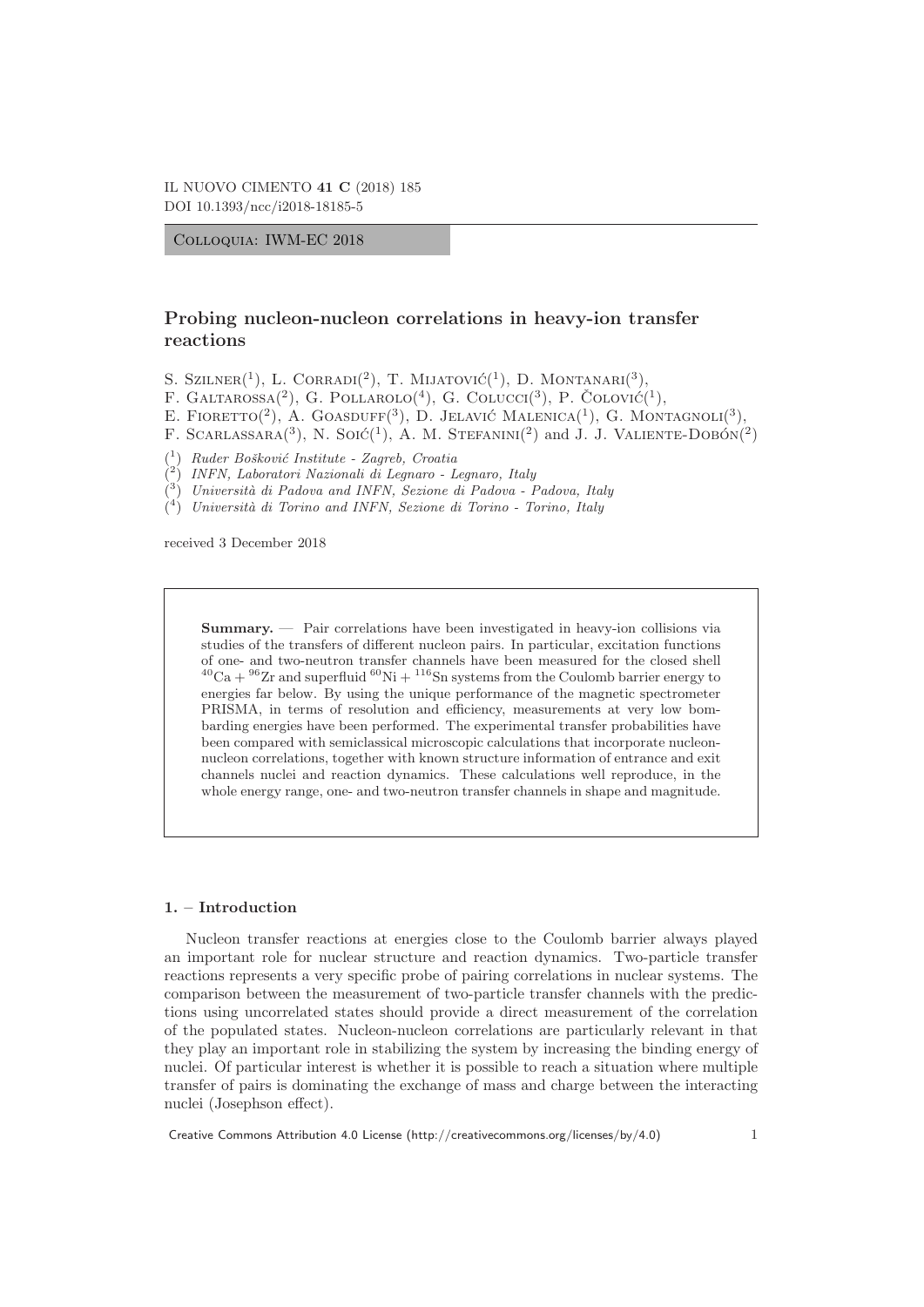In the collisions of heavy ions many degrees of freedom may participate and to extract the correlation effect from reaction observables requires, beside the use of the structure parameters, the correct modeling of the reaction dynamics. Unfortunately, in the majority of the available transfer data with heavy ions, the extraction of the enhancement factors due to the correlations was affected by ambiguities due to the complex reaction mechanism. In fact, almost all existing studies involve inclusive cross sections at energies higher than the Coulomb barrier, with the strong interplay between nuclear and Coulomb trajectories. On the contrary, at energies below the Coulomb barrier nuclei interact at very large distances, thus they are only slightly influenced by the nuclear potential and Q values are restricted to few MeV for the open transfer channels. These conditions diminish the complexity of calculations since only the overlap of the tails of the intrinsic wave functions that are involved in the transfer process have to be taken into account. Thus, we recently measured the transfer probabilities for one- and two-neutron transfer channels in heavy-ion collisions over the wide energy range with cross sections spanning several orders of magnitude. This energy regime is, on the other hand, characterized by low transfer cross sections. Only with the advent of large-solid-angle magnetic spectrometers the detection efficiency and resolution to identify the fragments in the heavy-ion collisions reached a sufficient level to make these experiments feasible [1, 2].

In this paper we will present the results of the measurements performed with the PRISMA spectrometer [2, 3]. First, selected results for measurements obtained above the Coulomb barrier will be presented in order to illustrate the main characteristics of the transfer mechanism. We will then concentrate on the measurements obtained far below the Coulomb barrier, where transfer cross sections obtained from excitation functions for the closed-shell <sup>40</sup>Ca + <sup>96</sup>Zr [4], and superfluid <sup>60</sup>Ni + <sup>116</sup>Sn [5] systems have been measured from the Coulomb barrier energy to energies corresponding to very large distances of closest approach. The experimental transfer probabilities will be compared with the microscopic calculations which incorporate nucleon-nucleon correlations. We would like to emphasize that, for the first time in a heavy-ion collision, we have been able to provide a consistent description of one- and two-neutron transfer reactions by incorporating, in the reaction mechanism, all known structure information of entrance and exit channel nuclei. This has to be considered a significant step forward in the understanding of two-neutron transfer processes.

#### **2. – Transfer reactions at energy above and below the Coulomb barrier**

Different techniques have been employed to identify nuclei produced in transfer reactions. Most of these techniques make use of magnetic spectrographs or spectrometers for a complete identification of nuclear charge, mass and energy of final reaction products. Magnetic spectrographs were mostly used in light-ion transfer reactions, where, by combining magnetic elements of different complexity to focus momenta, it was possible to distinguish the excited states (energy resolution of the order of a few tenths keV). With heavier ions more demanding conditions are required in order to keep a good resolution and to have at the same time a sufficient detection efficiency, given the large energy dynamic range of transfer products. For these ions, time-of-flight spectrometers have been designed with magnetic quadrupole elements which focus ions of different atomic charge states to a relatively small focal plane (see, *e.g.*, ref.  $[6]$ ). The time-of-flight spectrometers provided a good A and Z resolution for medium mass ions, although with energy resolution of the order of a few MeV. These spectrographs or spectrometers have solid angles in the range 3–10 msr. Beyond these values, it becomes unfeasible to use complex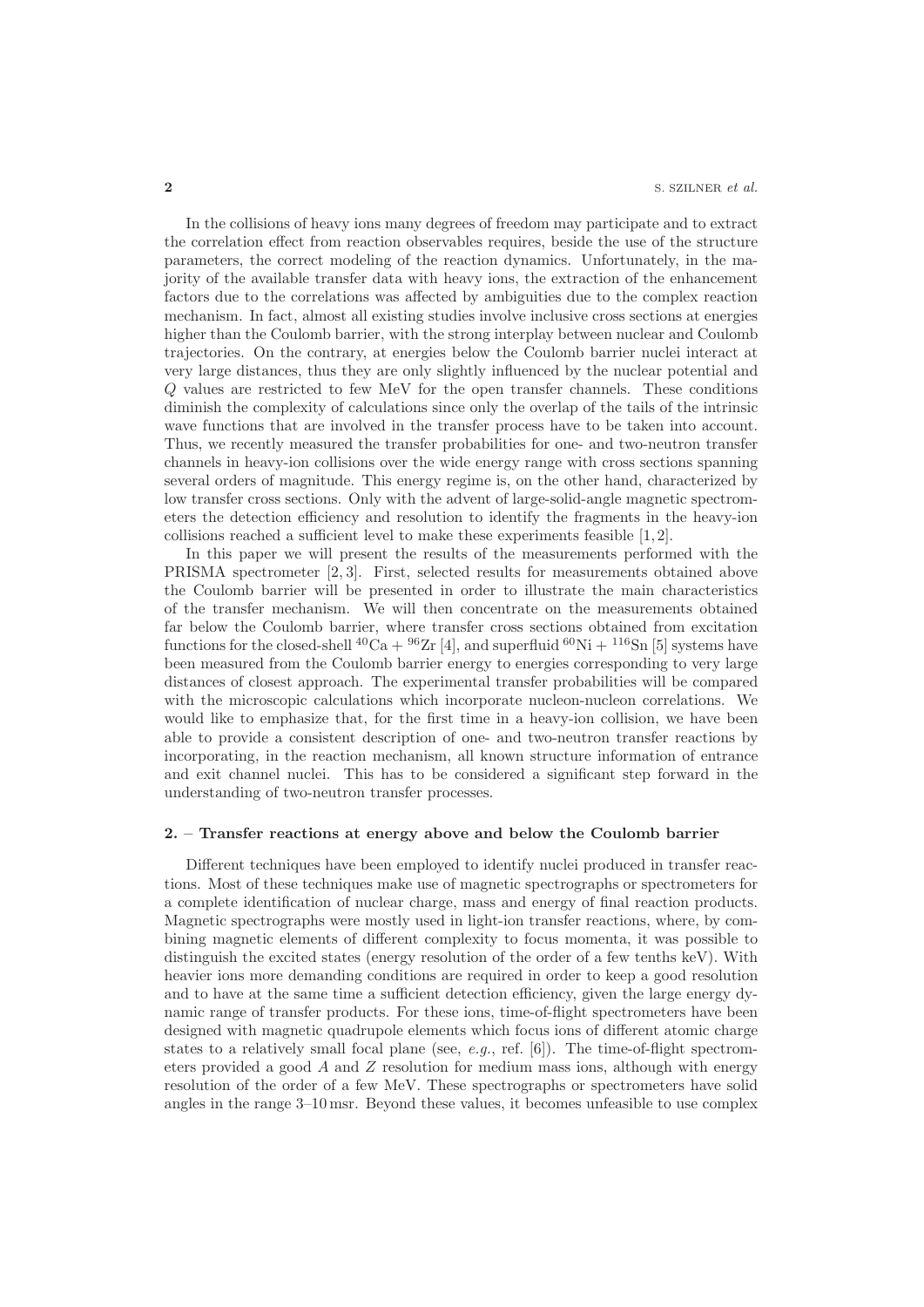

Fig. 1. – Layout of the PRISMA spectrometer, MCP: micro-channel plate detector; MWPPAC: parallel-plate detector of multiwire type; IC: ionization chamber.

magnetic elements to correct for the ion optical aberrations. The solution for the largesolid-angle spectrometers (∼100 msr) was to simplify the magnetic element configuration and to apply the concept of trajectory reconstruction [3, 7-9], by using a detector system which, besides nuclear charge, energy and timing, provides the necessary position information along the ion path. With these new generation spectrometers, mass and nuclear charge identification has been successfully demonstrated for ions up to  $A \sim 100-130$ , but energy resolution is presently limited to few hundreds of keV. This was compensated by coupling the spectrometers with the high purity germanium gamma array [10-12].

To illustrate the main working principle of the large solid angle spectrometers, we here briefly list the main characteristics of the PRISMA spectrometer and its detector system (see fig. 1). A position-sensitive micro-channel plate detector [13] is placed at the entrance of the spectrometer, providing a start signal for time-of-flight measurements and bidimensional position signals. Ions pass through the optical elements of the spectrometer (a quadrupole and a dipole) and enter a focal plane detector [14] which is made of a parallel plate detector of multiwire type, providing timing and bi-dimensional position signals with resolutions similar to the entrance detector. Located at the end of the focal plane is an array of transverse field multiparametric ionization chambers (IC), providing nuclear charge via energy loss  $(\Delta E)$  and total energy  $(E)$  measurements. The detector system gives all the necessary information for the complete ion identification, which is performed via an event-by-event reconstruction of the trajectory inside the magnetic elements [2, 15, 16].

To illustrate the main characteristic of the multinucleon transfer reaction mechanism, we plot in fig. 2 the experimental transfer cross sections of  $^{58}\text{Ni} + {}^{208}\text{Pb}$  [17],  $^{40}\text{Ca}$  $+$  <sup>208</sup>Pb [18], and <sup>40</sup>Ar  $+$  <sup>208</sup>Pb [19] measured at comparable energies above the Coulomb barrier. Such comparison between different systems is significant for understanding the importance of the different degrees of freedom that influence the evolution of the reaction.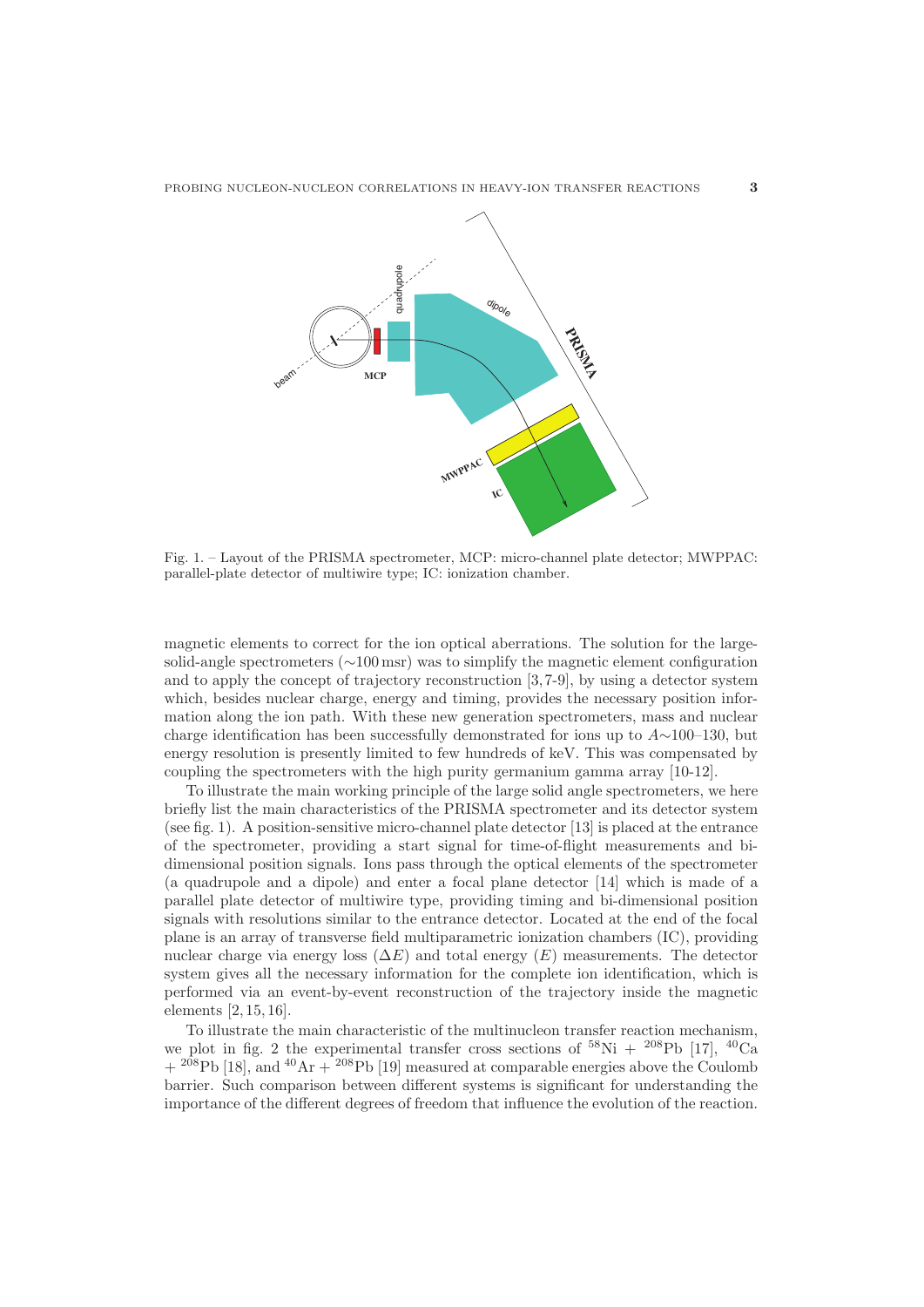

Fig. 2. – Angle and energy integrated total cross section for <sup>40</sup>Ar, <sup>40</sup>Ca, and <sup>58</sup>Ni projectiles on the <sup>208</sup>Pb target, at energies  $E_{\text{lab}} = 6.4, 6.2,$  and  $6 \text{ MeV}/A$ , respectively. The cross section values of the elastic(+inelastic) channel, with  $\Delta N$  and  $\Delta Z = 0$ , have been scaled down by a factor 100 to better display the behavior of the transfer channels.

While with the "neutron-poor" <sup>40</sup>Ca and <sup>58</sup>Ni beams the reaction mechanism strongly favors the proton stripping and neutron pickup channels, it is evident how the transfer flux changes with the use of the neutron-richer <sup>40</sup>Ar beam. In particular, one sees how proton pickup channels open up. Close to the entrance channel mass partition the relative strength of the different channels is compatible with the quasielastic character of the reaction which is mainly governed by optimum Q values and nuclear structure properties. One also can notice how for the many-proton transfer channels, the mass distributions shift toward lower values, indicating the presence of the secondary processes. The large energy losses observed in these channels may lead to neutron evaporation, which strongly affects the lower-mass region of all populated isotopes.

The experimental cross sections have been compared with different semiclassical models [17-20]. These models particularly well describes the one-nucleon transfer channels, while the deviations between experimental data and calculations are more marked for channels involving the transfer of pairs of nucleons, in particular in the proton sector. This fact has been discussed in our previous publications [17, 18] where the inclusion of the pair-transfer modes (both for neutrons and protons) was crucial in the description of the calculated cross sections. However, it was pointed out that the contribution from deep-inelastic processes as we move away from the entrance channel mass partition, may obscure the quantitative conclusion of the effect of the pair-transfer.

To diminish the complexity of the reaction mechanism we performed the series of measurements below the Coulomb barrier. At these energies measurements of heavy-ion transfer reactions have significant technical difficulties. This is the main reason why available data are extremely scarce or almost non-existing. In direct kinematics the transfer probability at large distances corresponds to fragments that are scattered at forward angles. In this angular range the overwhelming yield of elastically scattered particles often prevents a good identification for isotopes close to the projectile. To partly overcome these problems, we made use of inverse kinematics, i.e. we detected the lighter target-like particles with the PRISMA magnetic spectrometer at forward angles. In this way, a larger efficiency (kinematic focusing) and a better resolution (high kinetic energy) have been obtained.

In the measured reactions,  $96Zr + 40Ca$  and  $116Sn + 60Ni$ , (lighter) target recoils have been detected with PRISMA, and the excitation functions at several bombarding energies have been obtained from the Coulomb barrier to 20–25% below, reaching ∼15.5 fm of distance of closest approach. The identification of fragments has been done on an eventby-event basis by using, for the atomic number, the range of the ions as a function of the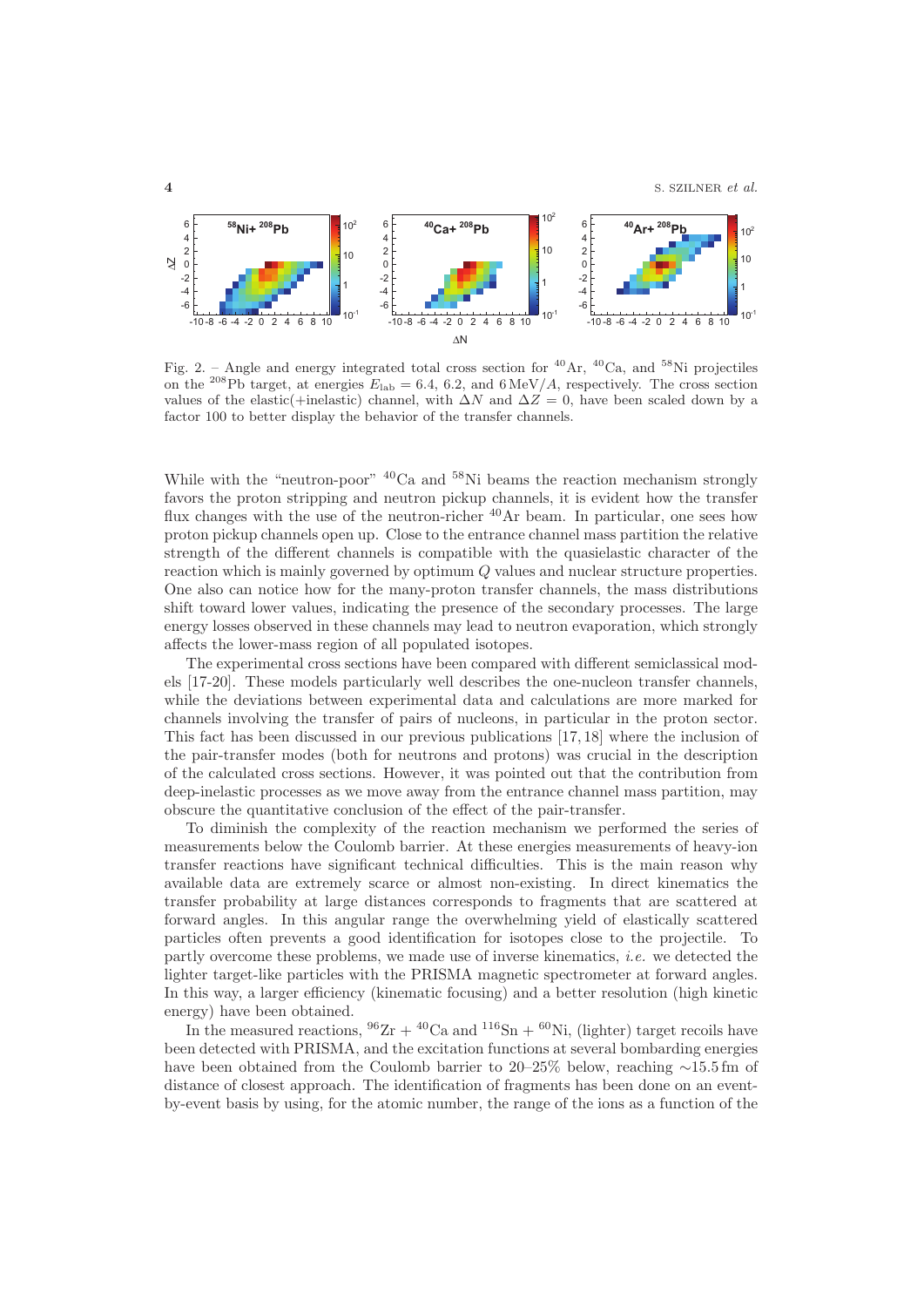

Fig. 3. – Velocity ( $\beta = v/c$ ) vs. in-plane scattering angle ( $\theta_{lab}$ ) for the reaction  $^{96}Zr + ^{40}Ca$  at  $E_{\rm lab} = 330$  MeV. The magnetic fields of the spectrometer were set to bring the Ca ions with maximum yield near the center of the focal plane area. The events at large  $\beta$  correspond to Ca-like recoils, and those at lower  $\beta$  to Zr-like ions scattered from Ca, as well as from other elements in the target (from ref. [4]).

total energy released in the ionization chamber and, for the mass, by reconstructing the trajectories of the ions inside the magnetic elements of PRISMA [2, 3, 15, 16, 19].

A fingerprint of the inverse kinematic is the behavior of the velocity as a function of in-plane scattering angle. Such matrix, for the  $96Zr + 40Ca$  reaction, is displayed in fig. 3. One sees the events corresponding to Ca-like recoils as well as those corresponding to Zr-like ions. The ridges of these Zr-like ions are due to scattering on Ca (main ridge presenting a bending around the kinematic limiting angle), on lighter elements (with smaller limiting angles), and on other heavier elements. The almost horizontal ridge, with high yield and with a  $\beta \sim 0.08$ , is due to Zr scattering in direct kinematics.

To illustrate the obtained mass resolution and the clear separation of different isotopes we show, as an example, the mass spectra at selected energies for the  ${}^{96}Zr + {}^{40}Ca$  reaction in fig. 4. At the higher energies, close to and above the Coulomb barrier, more than four neutrons have been transferred, while at the sub-barrier energies only one or at most two neutron transfers survive. Very similar mass distributions have been also observed for the  $116Sn + 60Ni$  reaction. To see the behavior of the energy distributions we plot in fig. 5 the total kinetic energy loss (TKEL) distributions for the elastic(+inelastic), one- and twoneutron transfer channels obtained in the "direct"  ${}^{40}Ca + {}^{96}Zr$  [2] and inverse kinematic  $96Zr + 40Ca$  [4] measurements at the indicated center of mass energies. These TKEL were constructed assuming a binary reaction and imposing the conservation of momentum. One notices how the width of the TKEL distributions become narrower with the decrease of the energy. At the lowest energy it is compatible with the expected energy resolution due to the intrinsic detector resolution, the effect of the trajectory reconstruction procedure, beam position and angle indetermination on target and target straggling effects.

In general, with heavy ions, due to the illustrated limitation in the energy resolution with particle detectors, it is mandatory to combine such detectors with the gamma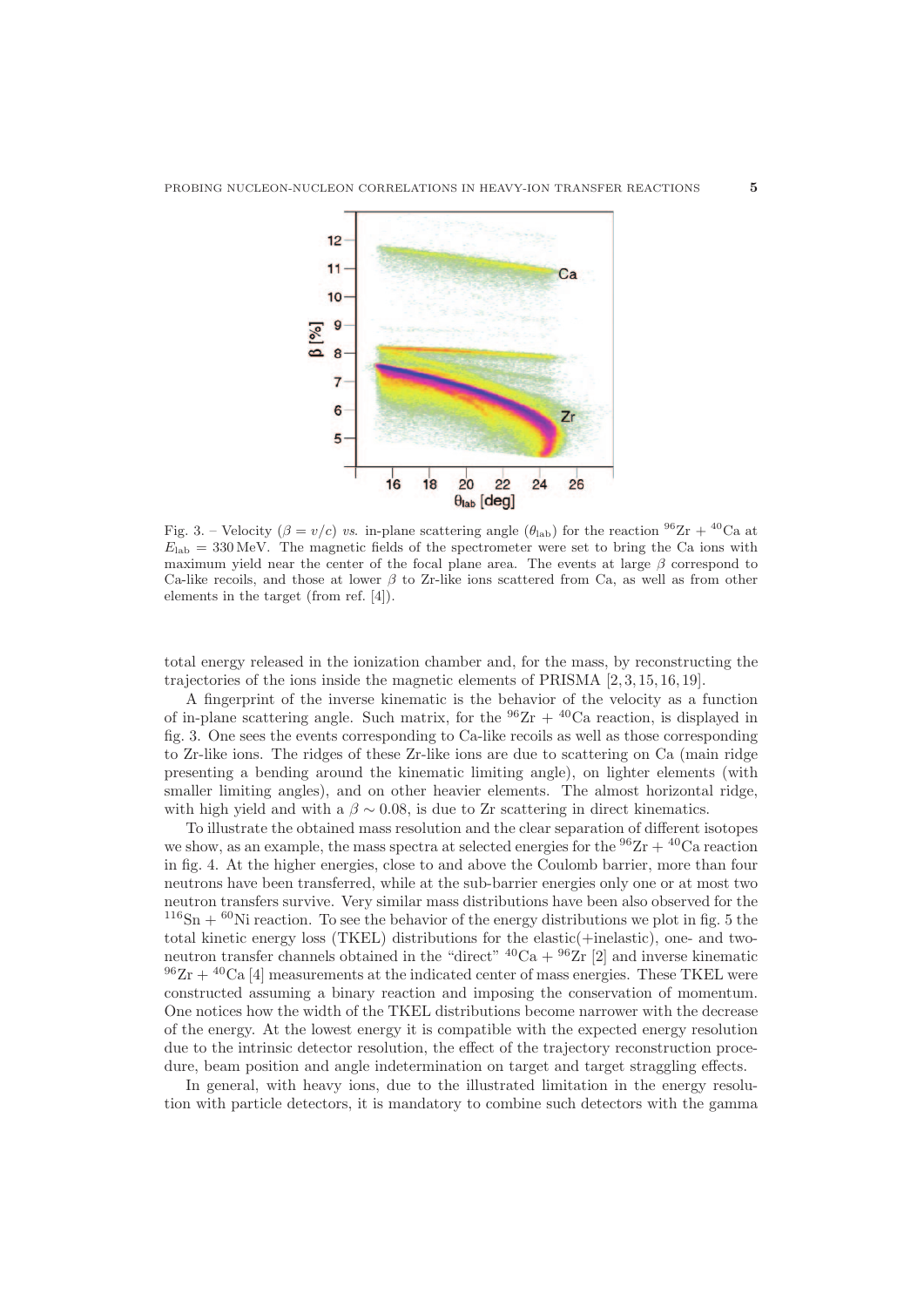

Fig. 4. – Mass distributions for pure neutron transfer channels obtained in the reaction  $^{96}Zr + ^{40}Ca$  at the indicated bombarding energies of the  $^{96}Zr$  beam, and with the Ca-like recoils detected in PRISMA.

detection in order to distinguish the single excited states. Thus, we performed an additional particle-gamma coincidence experiment for the  ${}^{60}\text{Ni} + {}^{116}\text{Sn}$  system by using the PRISMA spectrometer coupled to the Advanced Gamma Tracking Array (AGATA) demonstrator [12, 21, 22]. The demonstrator configuration included four triple cluster modules providing a simulated full-absorption efficiency of 2.64% for 1.3 MeV  $\gamma$ -rays. We used a <sup>60</sup>Ni beam at 245 MeV on the <sup>116</sup>Sn target, and detected the Ni-like fragments in PRISMA placed at 70◦, the laboratory angle which corresponds to large distances of closest approach. This particle- $\gamma$  coincidence measurement allowed to estimate the fraction of the total cross section going into excited states. In the inelastic channel the dominant transitions were from the  $2^+$  states of the binary partners. In the one-neutron transfer channel, a strong population of the low lying states of the single particle character has been observed, in particular the population of the  $1/2^-$  state in  $\frac{61}{\text{Ni}}$  and of the  $5/2^+$  state in  $115$ Sn. For the two-neutron transfer channel we observed only a few events compatible with the transition from the  $2^+$  state to the  $0^+$  ground state of  $^{62}$ Ni. For this two-neutron transfer channel, from the experimental intensities of the  $\gamma$  lines, we concluded that the strength going to excited states is less than 24% of the total transfer strength of this channel. This finding indicates a dominance of the ground-to-ground state transition in this two-neutron transfer channel.

#### **3. – Nucleon-nucleon correlations**

In order to have an overall description of the experimental data it is convenient to extract the transfer probability  $P_{tr}$ , defined as the ratio of the transfer cross section to the corresponding Rutherford cross section, and to plot these probabilities as a function of the distance of closest approach D for a Coulomb trajectory. The extraction of the transfer probability  $P_{tr}$  is rather alluring because the angular distributions obtained at different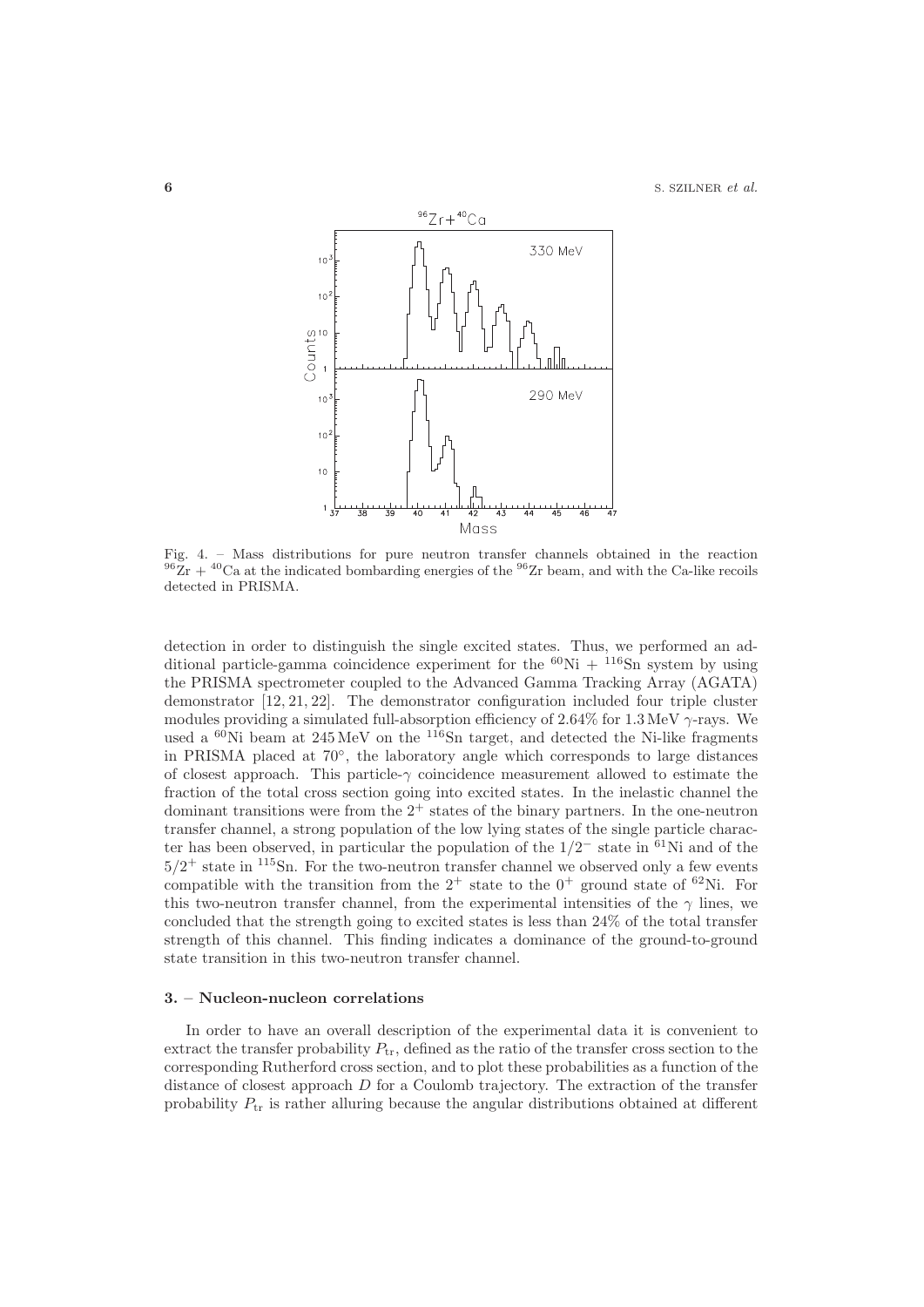

Fig. 5. – Experimental TKEL distributions for the elastic(+inelastic), one- and two-neutron transfer channels obtained in the "direct"  ${}^{40}Ca + {}^{96}Zr$  [2] and inverse kinematic  ${}^{96}Zr + {}^{40}Ca$  [4] measurements at the indicated center-of-mass energies. These energies correspond to about 10% above, at, and 10% below the Coulomb barrier. The vertical lines represent the ground-state Q values:  $Q_{gs}^{1n} = +0.5 \text{ MeV}$  and  $Q_{gs}^{2n} = +5.5 \text{ MeV}$ .

bombarding energies will be all superimposed, if the Q-value window does not change significantly. Further, the transfer probability at large distances  $D$  may be obtained by measuring an excitation function at fixed center of mass angle or by measuring angular distributions at fixed energy. The transfer probabilities for the  $^{116}Sn + ^{60}Ni$  measurement are presented (full symbols), together with the calculations, in fig. 6 for the  $(1n)$  and  $(2n)$  neutron transfer channels.

The transfer probabilities have been analyzed by employing a microscopic theory, which, for the first time in a heavy-ion collision, provided a consistent description of one- and two-neutron transfer channels, in shape and magnitude. In more details, to compute the inelastic and one-neutron transfer channels the calculations have been performed by employing the same optical potential. Taking into account the collectivity of the low-lying states of the target and the projectile and the strong Coulomb field, a coupled-channels calculation have been performed for the inelastic channel by including the states which have been strongly populated in the particle-γ measurement in the vibrational approximation and with the tabulated values for the deformation parameters. For the one-neutron transfer channel the calculations have been performed in the DWBA approximation. These calculations provide, in good approximation, the direct population of states which can be compared with the experimental intensities obtained in the particle- $\gamma$  measurement. Such comparisons provide a direct check on the one-particle form factors that have been used in the successive approximation for the two-neutron transfer. The transfer probability for the inclusive  $(1n)$  channel (full black line in fig. 6) has been calculated by summing over all possible transitions that can be constructed from the single particle states in projectile and target (see refs. [4, 5]), and by weighting each transition with the corresponding spectroscopic factor. For both systems, the calculations agree well with the experimental transfer probabilities.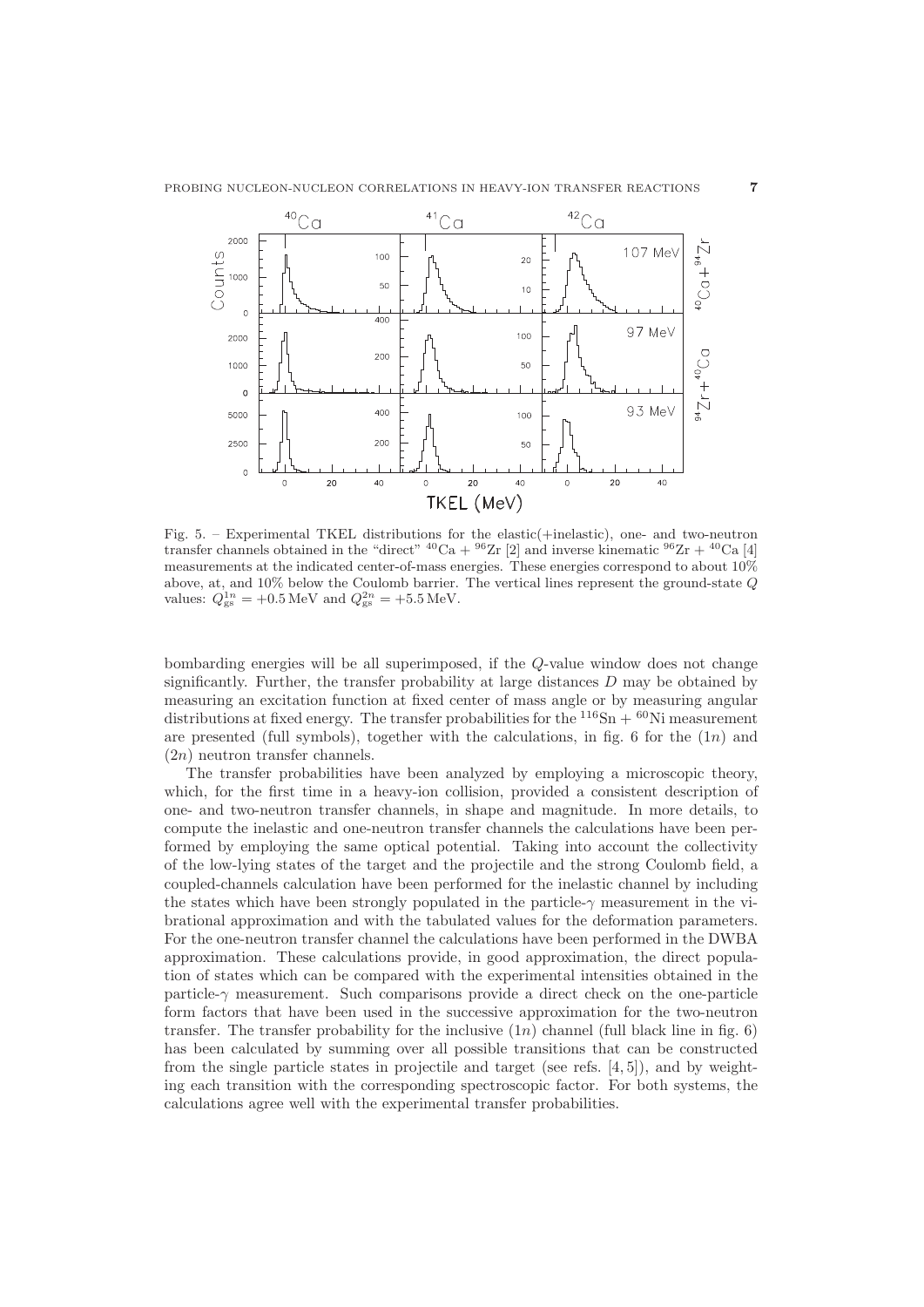

Fig. 6. – Experimental (points) and microscopically calculated (lines) transfer probabilities  $P_{tr}$ as a function of the distance of closest approach  $D$  for one-  $(61Ni)$  and two-neutron  $(62Ni)$ transfers in the  ${}^{60}$ Ni +  ${}^{116}$ Sn system (from ref. [23]).

To calculate the  $(2n)$  channel one has to solve the well-known system of semiclassical coupled equations up to the second-order Born approximation. The amplitude consists of three terms, the simultaneous transfer of the pair of nucleons, the nonorthogonality term, and the term which represents the successive process via an intermediate channel. For the calculation of the  $(2n)$  channel the ground-to-ground state transition has been included following the formalism of ref. [24]. In this formalism one can employ the same single-particle form factors used for the  $(1n)$  channel. The ground states have been described in the BCS approximation with a standard state-independent pairing force.

For the  $(2n)$  channel of the <sup>60</sup>Ni + <sup>116</sup>Sn system (see fig. 6) the experimental points are very well described by the calculation. This fact indicates that the two-neutron transfer channel in this system is populating essentially only the ground state, in agreement with the experimental total kinetic-energy loss distributions where the transfer strength was clearly concentrated around the ground state. Even more, the particle- $\gamma$  measurement provided the upper limit for the possible excited state population in the  $(2n)$  channel.

It is very important to stress that the shown results are not coming from best-fit procedure, but that they employed a microscopic theory that incorporates nucleon-nucleon correlations.

## **4. – Summary and outlook**

The advent of the large-solid-angle magnetic spectrometers, coupled to large  $\gamma$  arrays, ensured significant advances in the field of multinucleon transfer reactions at energies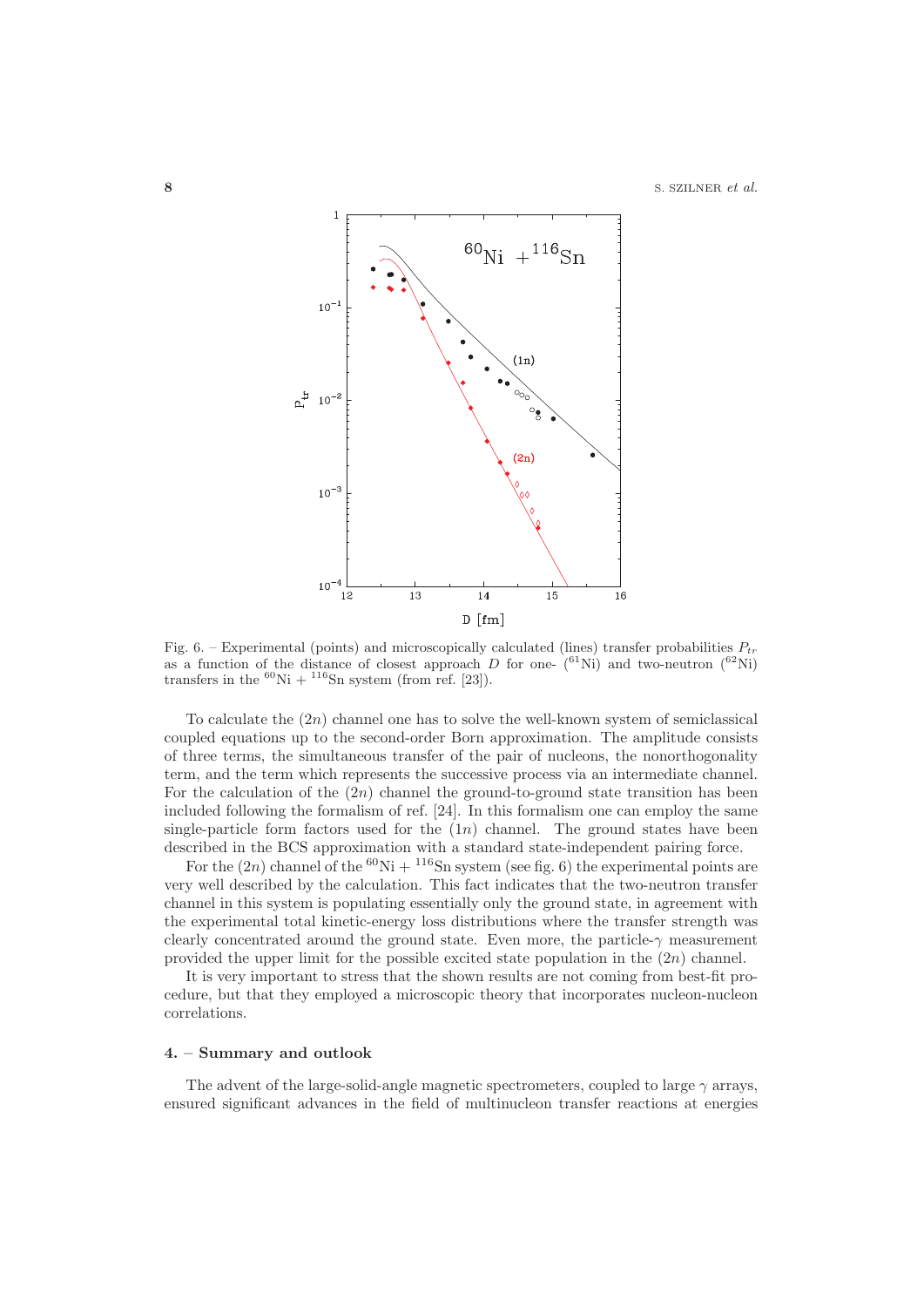close to the Coulomb barrier. We presented recent results of reactions measured with the PRISMA spectrometer. The correlations were discussed via transfer probabilities for oneand two-neutron transfer channels in the <sup>40</sup>Ca + <sup>96</sup>Zr and <sup>60</sup>Ni + <sup>116</sup>Sn systems. These probabilities have been compared with microscopic theory that incorporates nucleonnucleon correlations. The employed theory very well reproduces the experimental data in the whole energy range, in particular, the transfer probability for two neutrons in the Q-value matched  ${}^{60}\text{Ni} + {}^{116}\text{Sn}$  system is very well reproduced, in magnitude and slope, by considering solely the ground-to-ground state transition. It is very important to continue these studies, and to compare the experimental observables with microscopic calculations where nucleon-nucleon correlations are treated together with the relevant structure and dynamics information.

As a follow-up of these results, it will be important to study whether and to what extent the effect of neutron-neutron correlations, in the evolution of the reaction, is modified in the presence of high Coulomb fields. Thus, we very recently measured the probability for neutron transfer channels in the reaction  $^{206}\text{Pb} + ^{118}\text{Sn}$  in a wide range of distance of closest approach. The measurement was performed in inverse kinematics by using the newly developed <sup>206</sup>Pb beam at superconducting PIAVE-ALPI accelerators. This is the heaviest (asymmetric) semi-magic system with closed proton and open neutron shells, very well Q-value matched for neutron transfers. In very heavy-ion collisions, the population of final states with high excitation energies and large angular momenta may significantly change the transfer strength of the ground-to-ground state transitions.

The issue connected with the pair correlations is presently at the focus of a renewal of interest [25-35], in particular in ongoing research with radioactive beams, where the pairing interaction may be significantly modified in nuclei with extended neutron distributions [36].

∗∗∗

The authors acknowledge financial support from the European Regional Development Fund for the Center of Excellence for Advanced Materials and Sensing Devices (Grant No. KK.01.1.1.01.0001). This work was also partly supported by the Croatian Science Foundation under Project No. 7194.

## REFERENCES

- [1] Corradi L., Pollarolo G. and Szilner S., J. Phys. G, **36** (2009) 113101.
- [2] Szilner S. et al., Phys. Rev. C, **74** (2007) 024604.
- [3] Corradi L. et al., Nucl. Instrum. Methods Phys. Res. B, **317** (2013) 743.
- [4] Corradi L. et al., Phys. Rev. C, **84** (2011) 034603.
- [5] Montanari D. et al., Phys. Rev. Lett., **113** (2014) 052501.
- [6] MONTAGNOLI G. et al., Nucl. Instrum. Methods Phys. Res. A, **454** (2000) 306.
- [7] FIORETTO E. et al., Nucl. Instrum. Methods Phys. Res. B, 899 (2018) 73.
- [8] Pullanhiotan S. et al., Nucl. Instrum. Methods Phys. Res. A, **593** (2008) 343.
- [9] Cappuzzello F. et al., Eur. Phys. J. A, **52** (2016) 167.
- [10] GADEA A. et al., Eur. Phys. J. A, 20 (2004) 193.
- [11] Simpson J. et al., Acta Physica Hungarica N.S., **11** (2000) 159.
- [12] Gadea A. et al., Nucl. Instrum. Methods Phys. Res. A, **654** (2011) 88.
- [13] Montagnoli G. et al., Nucl. Instrum. Methods Phys. Res. A, **547** (2005) 455.
- [14] Beghini S. et al., Nucl. Instrum. Methods Phys. Res. A, **551** (2005) 364.
- [15] Montanari D. et al., Eur. Phys. J. A, **47** (2011) 4.
- [16] Mijatovic T. et al., Eur. Phys. J. A, **52** (2016) 113.